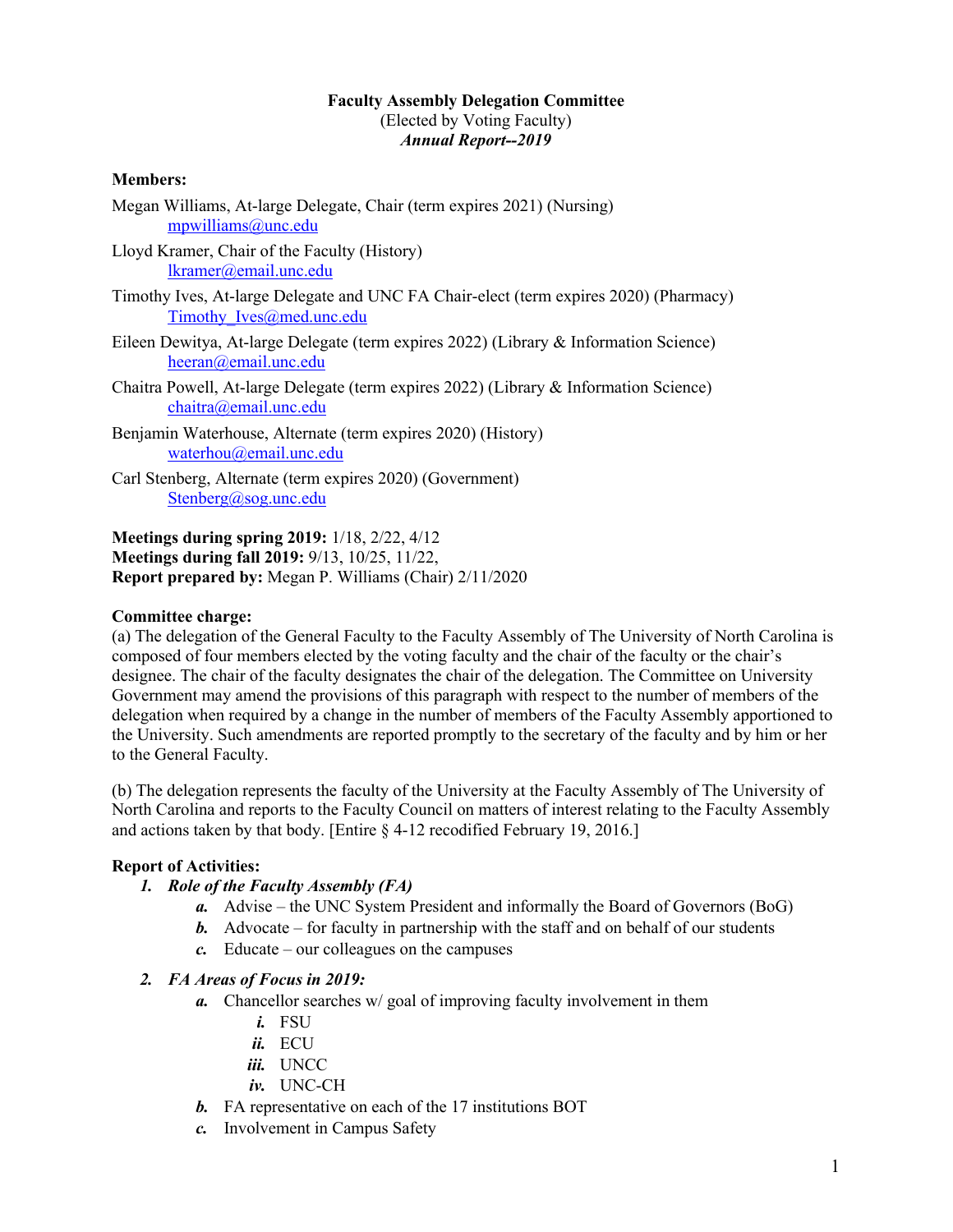- *d.* Faculty Welfare Committee
- *e.* White Paper on Faculty Salaries
	- *i.* Cost of living increases should also be included. Due to a lack of legislative increases each year, salary issues are amplified. (1% COL increase for faculty and staff is about \$30 million)
	- *ii.* Campuses have different issues, so have received increases and others have not. Disparities exist at HMSIs (historically minority serving institutions).
	- *iii.* General compensation to faculty is less than compensation of our peer institutions. (Legislative response in spring 2019 was that due to natural disasters (Hurricanes) resources have been depleted).
	- *iv.* Salary Compression and Salary Inversion
	- *v.* Shift in the funding model to add in summer. Faculty recruitment and retention fund (2/3 for retention and 1/3 for recruitment) should be renamed Faculty Competitive compensation fund.

# *3. UNC System Initiatives:*

- a. System Budget Priorities:
	- i. Summer Scholarships for Student Success
	- ii. Faculty Recruitment and retention (\$10 million)
	- iii. Transfer Pathways
	- iv. Data Modernization
- b. Campus Security Initiative-Dr. Wes Grant
	- i. Operating since 2013
	- ii. Campuses have their own plans
- *c.* Military and Veteran Education-Siobhan Norris
	- *i.* Increase enrollment/improve retention
	- *ii.* Flexible pathways and academic credit
- *d.* Digital Learning Jim Ptaszynski, Vice President for Digital Learning
	- *i.* Removed from legislative priority in 2019
	- *ii.* LinkedIn Learning-curated resources
	- *iii.* ADA compliance
	- *iv.* Three primary needs:
		- *1.* System-wide licenses and agreements
		- *2.* Faculty Development
		- *3.* Instructional Technology
- *e.* Kim van Noort, Ph.D., Senior VP for Academic Affairs and Chief Academic Officer
	- i. Minimum Admissions Requirements (DRAFT PROPOSAL at committee level)
		- 1. 2.5 weighted GPA and a specific standardized test
		- ii. Equivalency project (Kevin Nathanson-UNC Online)
			- 1. Reduce time to graduation & financial burden
		- iii. Statewide policy on AP courses
		- iv. Math Pathways initiative
		- v. Peer institution study (BoG peer list)
- f. Andrew Kelly, Senior VP for Strategy & policy
	- i. Three strategic areas: Access, Student success and Economic impact
	- ii. Rural enrollment-increased
	- iii. NC Promise and transfer students have helped to meet the enrollment goals
	- iv. NC in 10years: jobs requiring master's degrees, declining birth rates, aging population -NC will peak in 2019 and then begin to decline.
		- 1. Keeping more of NC high school graduates